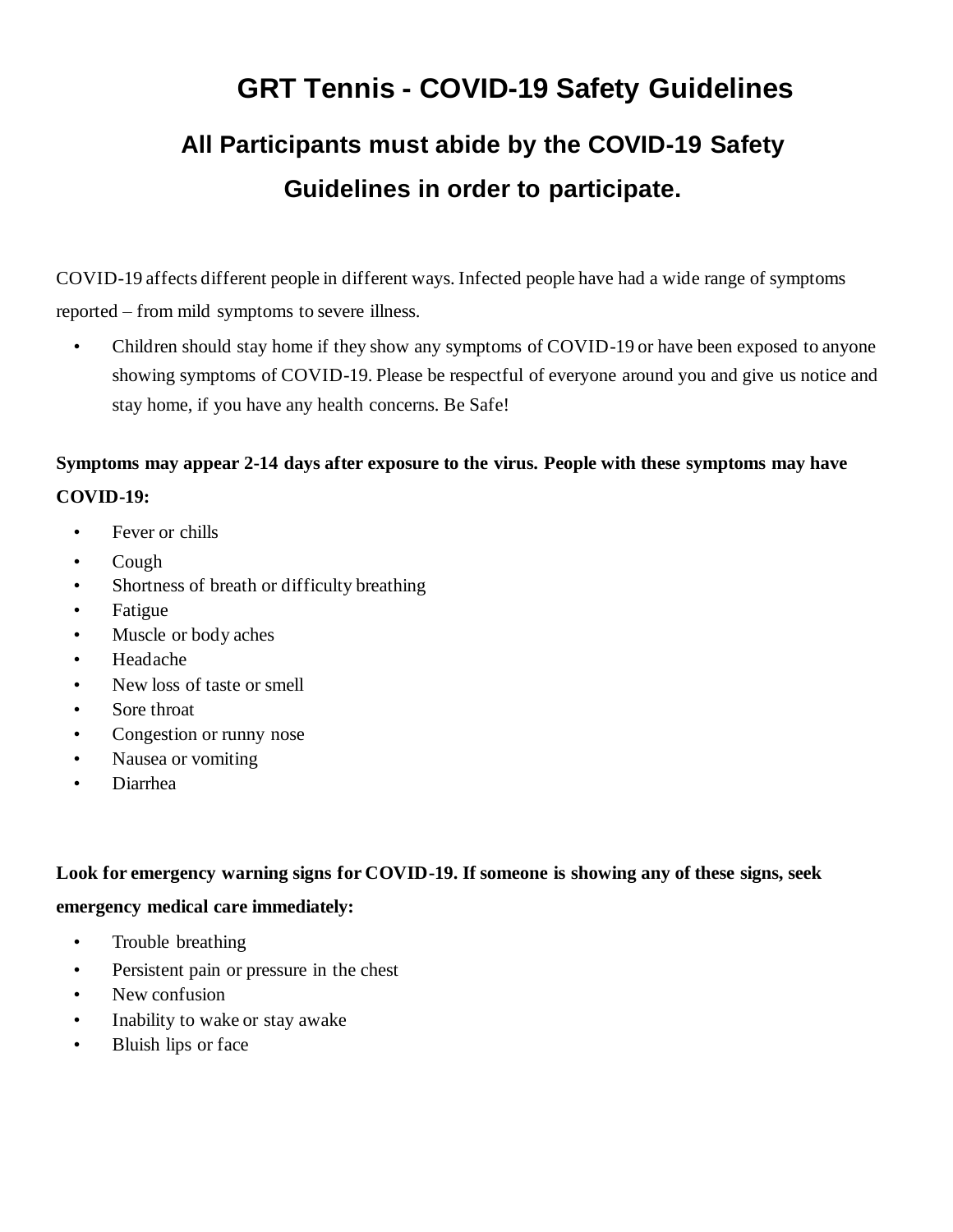## **BEFORE EACH DAY OF CAMP:**

**Please pre-screen yourself, your children and any family members by taking your temperature to check for a fever. PLEASE PLAN TO STAY HOME AND Email or Call Coach Justin to let us know if you are showing any symptoms or have been exposed to anyone showing symptoms of COVID-19. Possible symptoms including fever are listed above.** 

**Contact info: [coachj@grttennis.com](mailto:coachj@grttennis.com) [\(408\)644-6544](mailto:rachel@youthleaguetennis.org)**

## **REFUNDS WILL BE GIVEN TO ANYONE STAYING HOME TO AVOID INFECTING OTHERS!**

- Only healthy children will be permitted to participate and enter the courts.
- Please pre-screen your child by taking their temperature to check for a fever.
- Parent must list any allergies their child has when registering them to play so that this info will be noted on the roster for the coaches. Allergies can cause runny noses and sneezing (which are may be misinterpreted as a symptoms of COVID-19).
- Parents, Siblings, Care-Givers and Guardians are NOT permitted on the tennis courts before, during or after camp. All aforementioned persons may stay along the back fence or outside of the courts all while maintaining social distance.
	- Only coaches and registered children are permitted on the tennis courts during camp.
	- If parents want to stay and watch, they may sit outside of the courts or in their car and maintain social distancing at all times.
	- It is recommended that coaches, parents and children should wear facial masks when entering and leaving the courts unless fully vaccinated, although students do not need to wear them while playing tennis on the courts.
- It is recommended for students to wear gloves to class for the entire time they are at the camp site. We recommend baseball, racquetball, golf or football gloves.
- Please make sure your child uses the restroom before coming to camp to limit the number of bathroom breaks.

## **DURING Camp:**

- Children do not need to wear a mask while playing tennis. Although it is recommended.
- Members of separate households or living units must remain at least six feet apart at all times.
- Each coach will instruct their group on their court and remain separate from the other groups.
- Each participant should bring their own water bottles which are clearly marked and avoid touching or using public water fountains. Refills will not be permitted, so please bring enough water for the day.